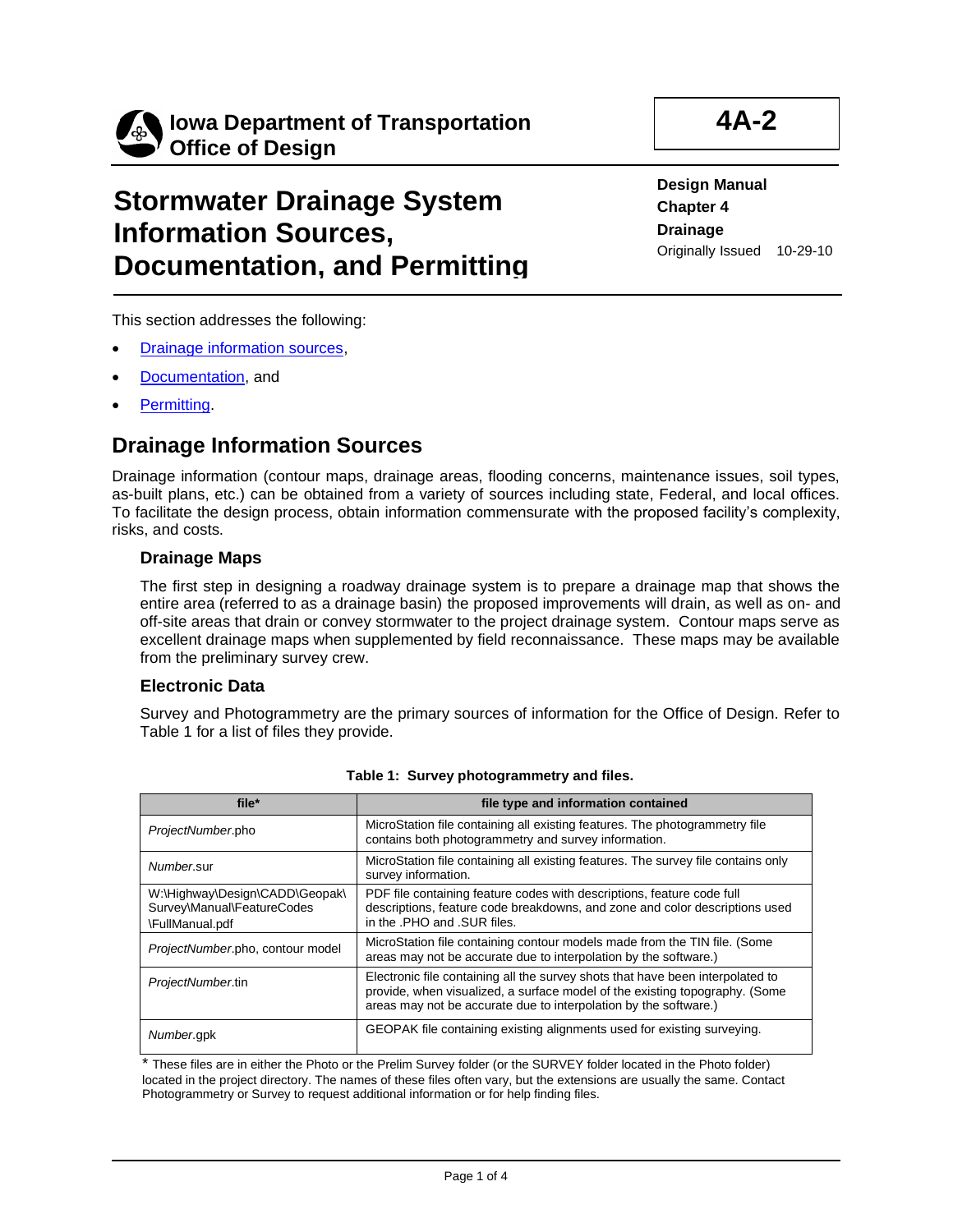**CADD:** See Section [4A-51,](04a-51.pdf) Creating a Survey Report, to show existing features such as bottom of well, form grade, and flow line elevations.

### **Other sources**

Table 2 provides additional information sources.

**Table 2: Additional sources of information for stormwater drainage system design.**

|             | source         |                                                    |                                                                 |                                   |  |  |
|-------------|----------------|----------------------------------------------------|-----------------------------------------------------------------|-----------------------------------|--|--|
|             | prelim survey  | city                                               | <b>United States Army Corps of</b><br><b>Engineers</b>          | other                             |  |  |
| information | Drainage plats | <b>Zoning Plans</b>                                | Flood studies                                                   | <b>ERMS As-Built plans</b>        |  |  |
|             | Utility plats  | <b>Planning Maps</b>                               | Other information about flood<br>plains and flood control areas | Prelim plan and profile<br>sheets |  |  |
|             |                | Future street and storm sewer<br>plans             | Flood control plans                                             | Prelim cross sections             |  |  |
|             |                | Drainage studies                                   | Levee construction plans                                        | <b>LIDAR</b>                      |  |  |
|             |                | Plans for existing systems                         |                                                                 | USGS topographic<br>maps          |  |  |
|             |                | Future construction or<br>replacement of utilities |                                                                 | Contour maps                      |  |  |
|             |                |                                                    |                                                                 | Aerial photos                     |  |  |



Survey drainage plats show only drainage areas within the project limits for existing systems. Designers will need to refer to other resources for drainage areas outside the project limits that drain into the existing system.

## <span id="page-1-0"></span>**Documentation**

Good documentation is an essential component of stormwater drainage system design, construction, and operation. Documentation not only defines the design process used to determine the final design, it provides information related to construction and operation of the system. Thus, documentation is an ongoing process that starts with information gathering before the preliminary design, and continues on through the design, construction, and operation of the final system.

Documentation that is easy to understand and follow is essential for future reference purposes. A table of contents or executive summary is advised to guide designers and other personnel through the information.

Design documentation should include all the information used to justify the design. What, and how much, is documented may vary from project element to project element. It is up to the designer to make this determination. The designer must keep in mind that documentation acts as a resource for future designers when systems require updates, changes, or rehabilitation. Although documentation does not need to be voluminous, it should be thorough.

Design documentation should contain the following:

- 1. Table of Contents
- 2. Executive summary

Information from the Executive Summary will assist in the preparation of the pollution prevention plan (if required).

- 3. Hydrology (see Section  $4A-5$  for more information regarding hydrology)
	- Existing and Proposed Drainage Base Maps (Watershed maps) including:
		- o Flow directions.
		- o Watershed boundaries including delineations of off-site areas contributing runoff or contained flow to the site.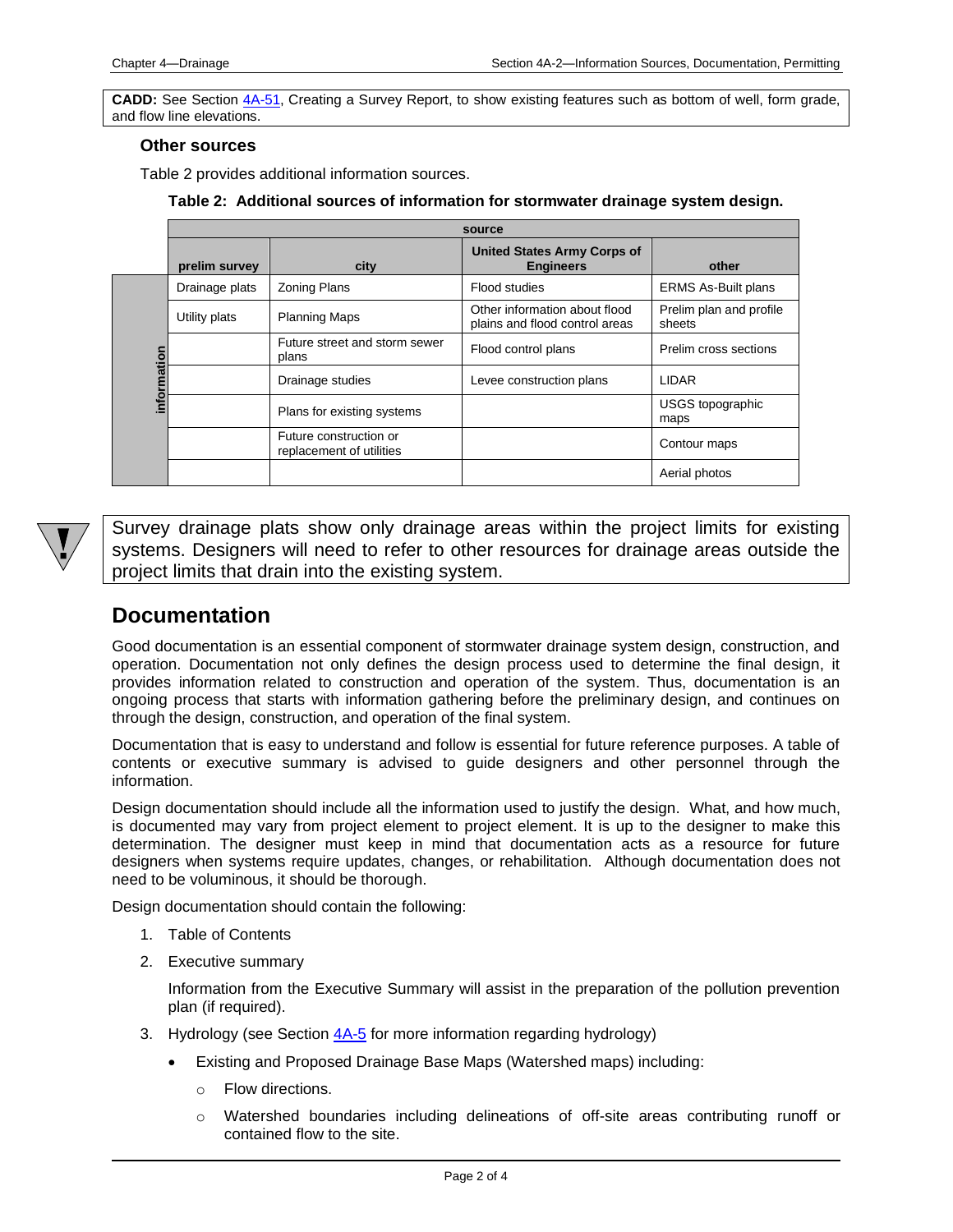- o Watershed areas, time of concentration flowage paths.
- o Natural storage areas (ponds, wetlands, areas with potholes).
- Delineations of other hydraulic features such karst topography, etc.
- Photographs documenting features and supporting selection of coefficients.
- Delineations of flood hazard mapping elements (FEMA 100- and 500-year floodplains, etc.).
- Land use mapping along with anticipated upstream watershed development over the anticipated life of the stormwater drainage system.
- Historical information related to drainage concerns.
	- o Flood histories, elevations, estimated flows (including open channel ditch and stream water elevation determinations or knowledge with respect to how they may impact the stormsewer profile grade line).
	- o Ponding issues
	- o Performance of existing structures
- Features that may affect drainage such as ditch checks, dikes, levees, high banks (such as "spoil banks" along drainage ditches), downstream roadways (driveways) and culverts, lowhead dams, etc.
- Design probabilities chosen and decision for the probabilities selected (including minor design storm and major (flood) check storm values).
- Hydrologic method chosen and decision for the method chosen.
- Selected existing, interim construction, and proposed future design coefficients and parameters.
- Calculations for existing, proposed, and interim construction. Individuals responsible for performing and checking calculations should sign and date the calculations.
- 4. Storm Drainage System (see Sections  $4A-7$ ,  $4A-8$ , and  $4A-10$  for more information regarding intakes and pipes)
	- Information regarding the existing drainage system including, pipes, structures, outfall locations and upstream and downstream open channels.
		- o Existing drainage area map with delineated sub-basins draining to each inlet.
		- $\circ$  Layout including designated overland flow routes for major design storms.
		- $\circ$  Detailed list of items including their types, sizes, shapes, materials, invert elevations, age, and condition.
		- o Available design information such as existing system design area, time of concentration, design flows, hydraulic grade line, etc.
		- $\circ$  Performance information for the system such as known or expected bottlenecks, known ponding, etc.
		- o Assumptions
	- Information regarding the proposed drainage system including pipes, structures, outfall locations, and upstream and downstream channels.
		- $\circ$  Proposed drainage area map with delineated sub-basins draining to each inlet.
		- $\circ$  Layout of the stormwater drainage system including designated overland flow routes for major design storm.
		- $\circ$  Calculations for drainage areas for minor and major storm events, including proposed time of concentration and flows.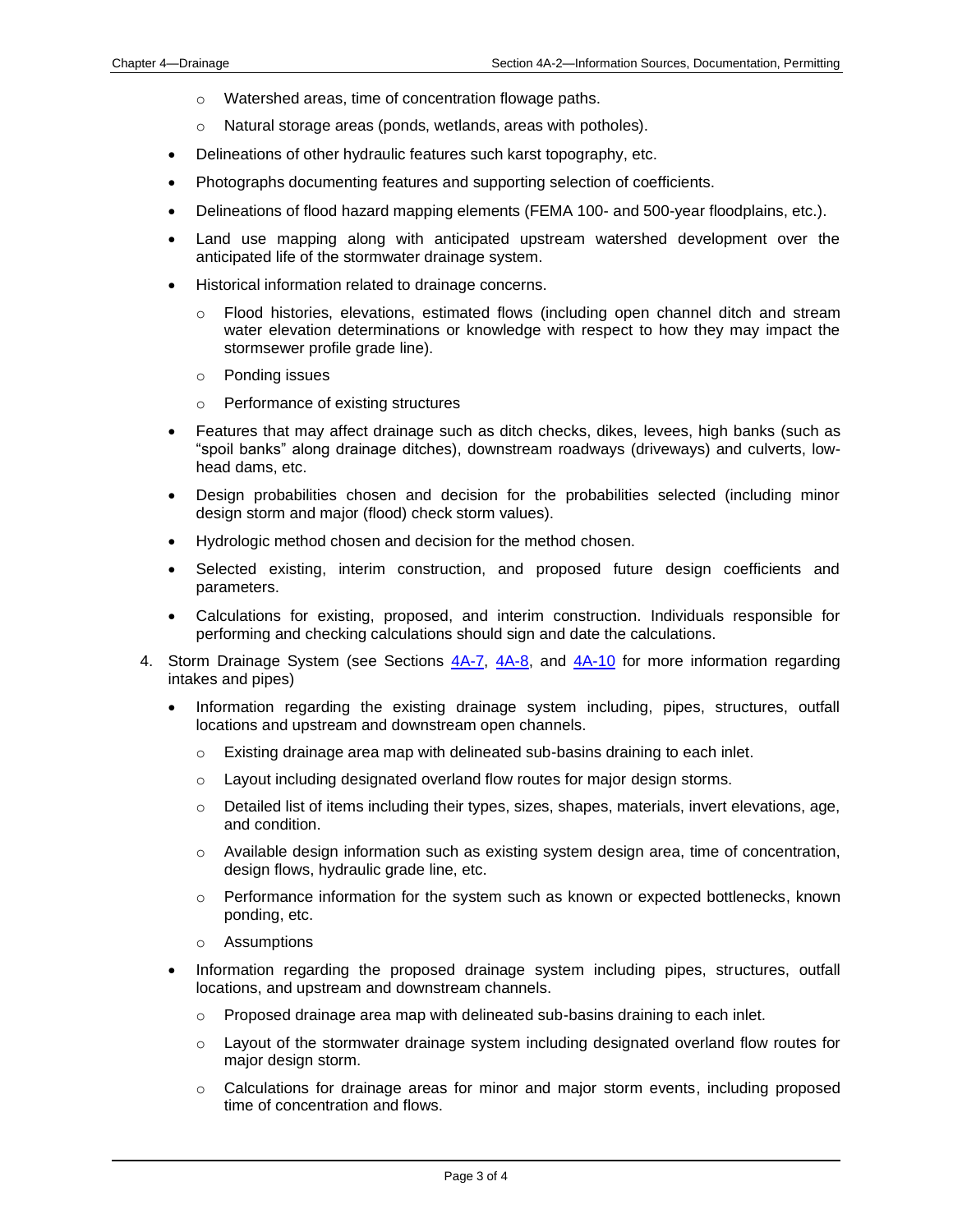- $\circ$  Calculations for spacing and sizing intakes, including width of spread for minor and major storm events along with discussion of overland flow path considerations and evaluations once curb or street crown are overtopped.
- o Calculations for sizing pipes, including energy grade line results for minor and major storm events.
- $\circ$  Storm drainage outlet evaluation and downstream analysis. Location where runoff drains from the site should be same as existing conditions unless drainage easements are proposed and other drainage impacts are evaluated.
- o Staged construction considerations.
- o Assumptions
- Maintenance authority utility length cleaning limitations.
- 5. Open Channels.
	- Stage discharge curves.
	- Cross-sections used to calculate design water surface elevations.
	- Roughness coefficients ("n" values) for existing, interim construction, and completed design.
	- Methods and equations used for existing, proposed and interim construction evaluations.
	- Design considerations of channel and bank erosion including interim construction evaluations required for the PPP.
	- Discussion on evaluation of adequate overland relief with proper easements for major design storm
- 6. Local ordinances if more restrictive than the criteria in this chapter.
- 7. Local, state and Federal permitting documentation.
- 8. Other information to consider adding to documentation files includes, but is not limited to:
	- Aerial photographs.
	- Existing and proposed contour maps.
	- Survey and As-Built plans and data including existing profiles (roadway and driveways, and if necessary, channels).
	- Soil maps.
	- Field trip reports including photographs, videos, and written analysis.
	- Reports or other documentation from Federal, state, or local agencies, newspapers, and abutting property owners.
	- Interviews with local residents, adjacent property owners, and maintenance forces regarding high water marks, street flooding, drainage concerns and past problems, inlet plugging, etc.
	- Design plans and plan revisions (for proposed construction).
	- Periodic inspections and maintenance reports.
	- Utility plans
	- Existing right-of-way information
- 9. References including manuals, published reports, letters, etc.
- 10. List (and short description if required) of files included.

## <span id="page-3-0"></span>**Permitting**

Refer to Section [10D-1](10d-01.pdf) for Storm Water Discharge Permit requirements and the Pollution Prevention Plan (PPP).